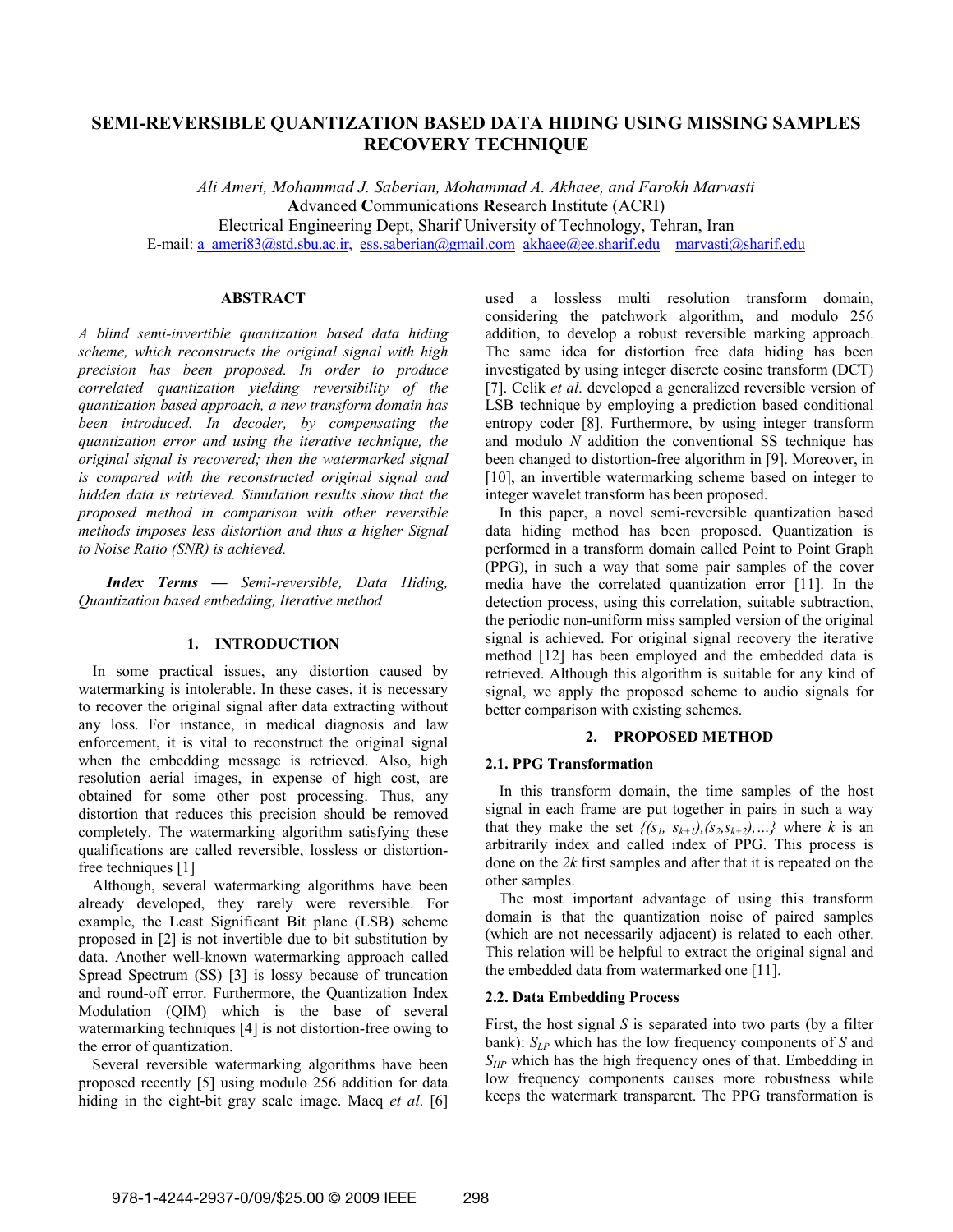applied to the frames of signal  $S_{LP}$  with the index of *k* which should be selected in such a way to achieve both more correlation among the samples and more transparency of embedded data in the time domain shape.

The basis of data embedding is on the quantization of PPG points to the concentric circles which is called quantization levels. In this approach, each point is stretched in direction of  $tan^{-1}(10/9)$  to intersect the two adjacent quantization levels. This value is attained in such a way that the algorithm to be robust against lowpass filtering attack while keeping the differential filter in (3) invertible. In fact this value is hand-optimized to compromise the existing trade off. For embedding message one, the point with bigger radius and for embedding message zero, the one with smaller radius is selected.

In order to determine the intersection points depending on the embedded message, only a quadratic equation must be solved as follows:

$$
\begin{cases}\nx = x_0 + d\cos(\theta) \\
y = y_0 + d\sin(\theta)\n\end{cases}
$$
\nwhere  $\theta = \tan^{-1}(10/9)$   
\n $x_0^2 + y_0^2 = R_0^2$ 

 $x^2 + y^2 = R_q^2 \Rightarrow d^2 + 2d(x_0 \cos(\theta) + y_0 \sin(\theta)) + R_0^2 - R_q^0 = 0$  (1)

which  $(x_0, y_0)$  is a typical PPG point of the signal,  $(x, y)$  is the corresponding point of  $(x_0, y_0)$  after data hiding process and *d* represents the magnitude of the displacement vector between them.

The data embedding procedure can be described as follows:

**Step1:** By using a filter bank, the host signal *S* is separated into two parts:  $S_{LP}$  and  $S_{HP}$ .

**Step2**: The PPG transform is applied to each frame of *SLP*.

**Step3:** Depending to the embedded message, for all points of a frame, the intersection equation (1) must be solved to achieve the quantized point in the watermarked signal.

**Step4:** After information embedding in PPG points of the host signal, by applying the inverse of PPG transformation (PPG<sup>-1</sup>), the signal  $S_{WLP}$  can be obtained.

**Step5:** The signals  $S_{WLP}$  and  $S_{HP}$  are summed together to form the watermarked signal *Sw*.

### **2.3. Data Extraction Process**

At the receiver, first, by using the same filter bank, the low pass part of the watermarked signal, *Sw*, is separated  $(S_{WLP})$ . Next, the out of band quantization noise will be compensated nearly by a re-quantization process. This process maps each point of the signal *SWLP* to the nearest level. The resulted signal is shown by  $S_{RQ}$ . Then, we try to obtain a well approximation of the low pass part of the original signal. Afterward, by comparing the low pass part of the received signal and that of the reconstructed original one, the embedded data can be retrieved. The extraction method of the low pass part of the host signal from the received one is as following:

The effect of the quantization noise between each sample is  $9/10$  of the  $k<sup>th</sup>$  next sample (this is because of the mapping in direction with slope 10/9). Thus, a kind of correlation is existed among the quantization noise. In the first step, by exploiting this kind of correlation, the original signal can be attained. To achieve this aim, the host signal is subtracted from  $9/10$  of its  $k^{th}$  shifted version. The resulted signals forms of two types of samples: one is the differential version samples of the signal (without any noise), and the other is the noisy signal samples that the variance of the noise is twice of the received one. As these noisy samples are unworthy, we force them to be zero. These zeros are periodically nonuniform.

By using this technique, the achieved signal is a missed sampled version of the original signal passed through the differential filter which can be written as follow:

$$
y[n] = x[n] - 0.9x[n-k]
$$
  

$$
F_{diff}(e^{jw}) = 1 - 0.9e^{jkT_{s}w}
$$
 (2)

which *Ts* is the sampling period time , *k* is the index of the PPG transformation. An important issue about the differential filter  $F_{diff}$  ( $e^{iw}$ ) is that it is invertible. The  $F^{\dagger}_{diff}$  ( $e^{iw}$ ) can be written as:

$$
F_{\text{diff}}^{-1}(e^{jw}) = \frac{1}{1 - 0.9e^{j k T_s w}}
$$
(3)

This is the main reason of the kind of quantization proposed in the last part. It should be notice that if we quantized the host signal in direction of the line  $y=x$ , then the resulted differential filter is not be invertible.

The reconstruction methods using nonuniform samples are investigated in the next sub-section. After applying the reconstruction methods, the distortion caused by differential process should be compensated. Hence,  $F^{\prime}_{\textit{diff}}(e^{iw})$  is applied.

The achieved signal is a suitable approximation for the low pass part of the original one. In the dewatermarking process, this signal is used in data extracting. If the message one is embedded in the host signal, its points will be quantized to the next levels (with larger radii). Thus, the sum of the radii of the points will be larger than that of the host signal and vice versa for embedding zero. Therefore, by comparing this characteristic of the received signal with the obtained original one, the embedded bit can be estimated. Since the low frequency part of the host signal is well reconstructed, by adding the high frequency components of the host signal which is kept unchanged, the original signal is recovered completely.

The steps of de-watermarking algorithm are explained as follows:

**Step1:** Using the same filter bank, the low pass part of the watermarked signal,  $S_w$ , is separated  $(S_{WLP})$ .

**Step2:** The pre-quantize process explained above is performed on the  $S_{wLP}$ . The obtained signal is shown by  $S_{PO}$ .

**Step3:** The filter  $F_{diff}(e^{iw})$  defined in relation (2), is applied to  $S_{PQ}$  to achieve the signal  $S_{diff}$ .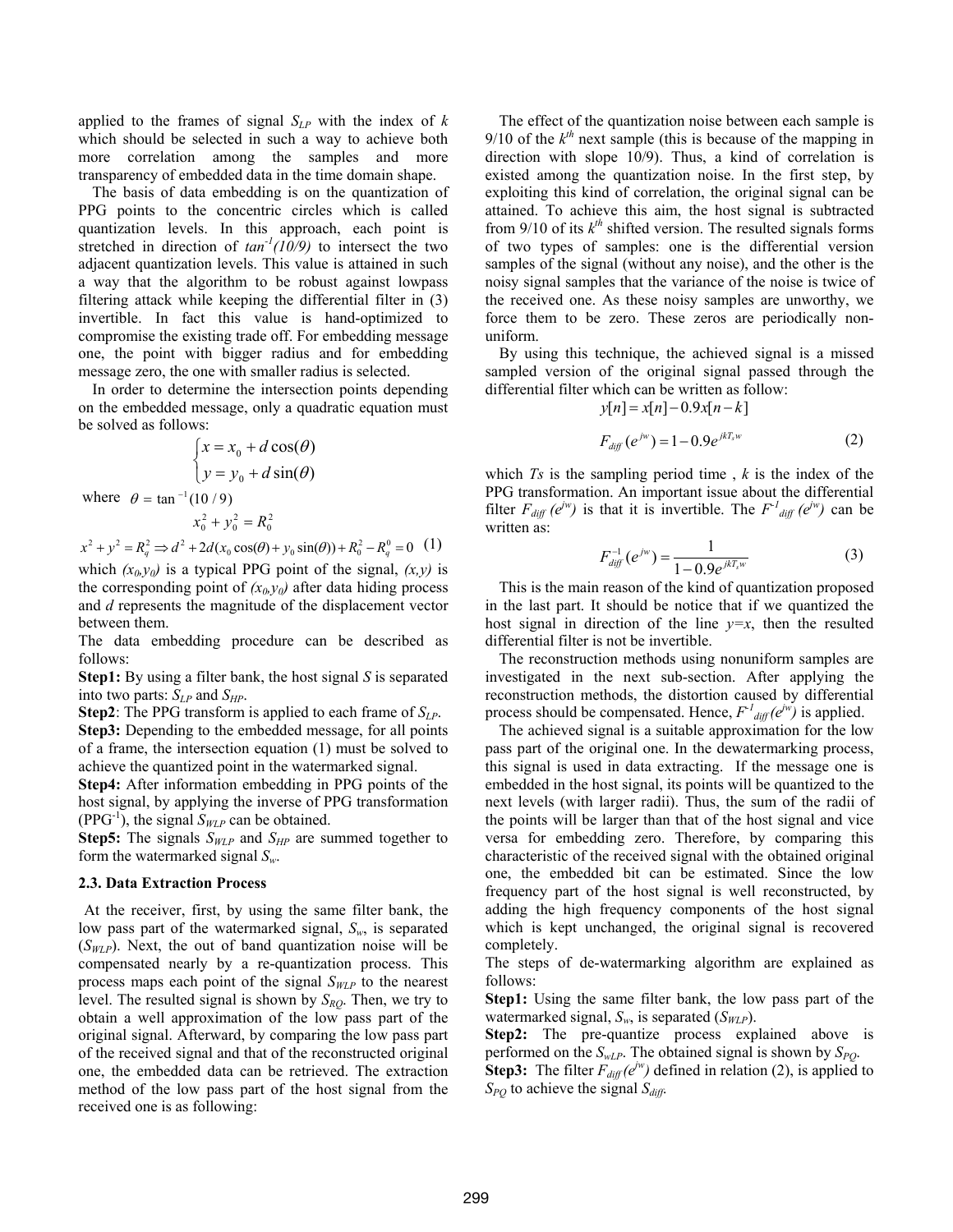**Step4**: Using the iterative technique (4), the filtered version of the  $S_{LP}$  is attained.

**Step5:** The inverse of the differential filter  $(F_{diff}^{-1}(e^{iw}))$  is applied to the signal resulted in step 4.

**Step6:** The radii summation of the PPG points of the recovered signals and the lowpass component of the received signal (*SWLP*) are compared to estimate the embedded message.

### **2.4. The Iterative reconstructing Method**

Reconstruction of the signal using the non-uniform samples is a problem which has been investigated and developed by [12]. According to the theory of non-uniform sampling, if the rate of remained samples is more than the Nyquist rate, the reconstruction is possible. The standard iterative method is given by [13]:

$$
x_{n+1} = \lambda G(x(t)) + (I - \lambda G)x_n(t) \tag{4}
$$

where  $\lambda$  is the relaxation parameter which indicates the convergence rate of the method.

The system *G* used in the iterative method is formed of two parts: one is a zero putting function and another is a low pass filter. The block diagram of *G* and iterative method is illustrated in Fig. 1 It should be noticed that in order to satisfy the Nyquist rate after miss sampling leading to perfect reconstruction, the bandwidth of the low pass filter used in this method must be at least more than twice the bandwidth of *SLP*. Furthermore, the proof of convergence of this method and the value of optimum relaxation parameter which results in the best convergence rate are investigated in the next section.

### **3. PERFORMANCE ANALYSIS**

#### **3.1. Capacity Calculation**

Assume a typical PPG point  $(P_i)$  which is mapped in the data hiding process to another point  $Q_i$ . It can be written that  $\vec{Q}_i = \vec{P}_i + \vec{D}_i$  which  $\vec{D}_i$  represents the exerted distortion vector. This distortion can be mapped on the horizontal and vertical axes which are shown by  $d_i$  and  $d_{i+k}$ respectively. It is worth to notice that the  $d_i$  and  $d_{i+k}$ represent the inserted distortions on the pair  $S_i$  and  $S_{i+k}$ samples of the host signal. Thus, it can be written that:



**Fig. 1. a)** The reconstruction block diagram using standard iterative method and **b)** The block G in the standard iterative method

In order to calculate the distortion power, the distribution of *|Di|* is supposed to be uniformed over [0, ∆], which ∆ is the distance between quantization levels.  $P_D$ , the power of the exerted distortion can be derived as follows:

$$
P_D = E\{\sum_{i} (d_i^2 + d_{i+k}^2)\} = \sum_{i} E\{D_i^2\} = \frac{1}{12} \Delta^2
$$
 (5)

which *N* is the frame length of the host signal. The distortion power can be controlled by changing ∆ and *N* to achieve acceptable quality of the watermarked signal. However, choosing smaller ∆, causes more fragility against noise. Thus, a trade-off is existed in choosing ∆ which represents the physical implementation of the process.

The derivation of Distortion to Noise Ratio (*DNR*) and the capacity are as following [4]:

$$
C = \frac{1}{2}\log_2\left(1 + DNR\right) \tag{6}
$$

where  $DNR = \frac{F_D}{\sigma^2}$ *n*  $DNR = \frac{P_D}{\sigma_{\text{max}}^2}$  and  $\sigma_{\text{n}}^2$  is the variance of the AWGN.

### **3.2. Iterative Convergence**

The applied system in the used iterative method includes of a zero-putting block and a low pass filter (Fig. 1). This system can be assumed as a function  $\tilde{G}$ :  $R^N$  -  $R^N$  where  $N$  is the frame length. According to the [12], to prove the convergence of the iterative method, it is enough to show that  $||I - \nabla G|| < 1$  which

∇ indicates the gradient operator.

 If an *m* order zero putting function (a function which puts *m* zero in the signal with period 2*m*) is applied to the input signal shown by  $x/n$ , the output can be written as follows:

$$
y[n] = \begin{cases} x[n] & n = im, \dots (i+1)m - 1 \\ 0 & \text{otherwise} \end{cases} \quad i = 0, 2, \dots
$$

which  $x/n$  is the input signal and  $y/n$  is the output one. The frequency spectrum of the output signal can be derived as follows:

$$
Y(e^{jw}) = \sum_{k} C_{k} X\left(e^{j(w-k\frac{\pi}{m})}\right)
$$
  
Where  $C_{k} = \frac{1}{2m} \frac{\sin(m \times w/2)}{\sin(\frac{w}{2})}\Big|_{w=k\frac{\pi}{m}}$   $k = 0, 1, ..., 2m-1$ 

Since the low frequency part of the host signal has been used, according to Fig. 2, it can be assumed that in the above process, the main frequency spectrum is only overlapped with the its two adjacent shifted spectrums. Using the *N* dimensional DFT and assuming the bandwidth of the input signal  $x/n$  is  $L$ , it can be written that: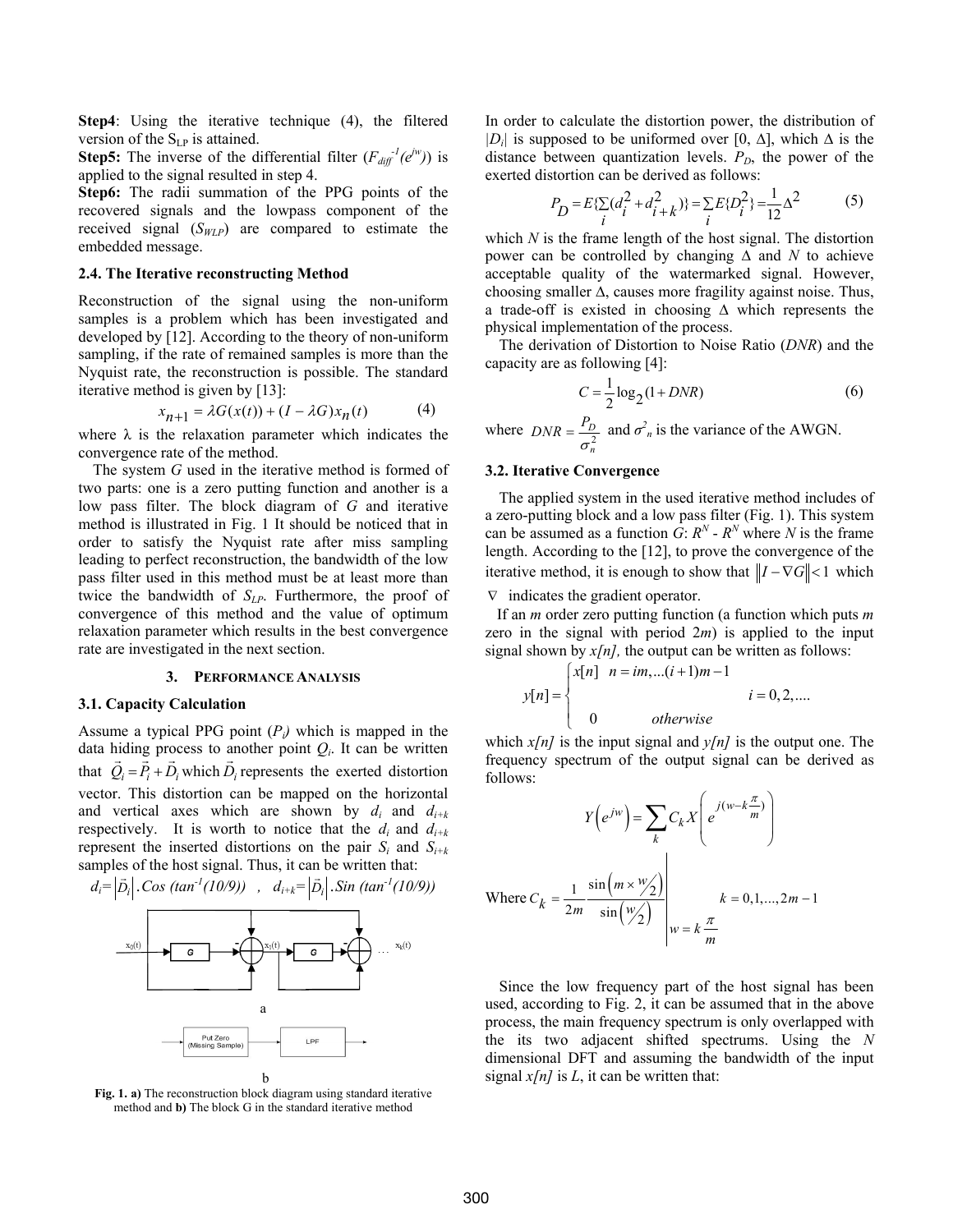

**Fig. 2.** The spectrum of the input and output signals.

$$
Y[k] = \begin{cases} X[k] & |k| < P \\ X[k] + \alpha X[-(M-k)] & P \le |k| \le L \\ 0 & \text{otherwise} \end{cases} \tag{7}
$$

where  $M = \frac{2m}{N}$ 

This relation indicates that the spectrum of the output signal is pure in the first *P* points while in the other points it some interference exist. In the matrix notation, the DFT points of the output can be written as follows:

$$
Y = G(X) = WX
$$
\n
$$
\text{where } W = \begin{bmatrix}\n0 & \cdots & \cdots & \cdots \\
0 & \cdots & \cdots & \cdots \\
0 & 1 & \cdots & \alpha & 0 \\
\vdots & \vdots & \ddots & \vdots \\
\vdots & \vdots & \ddots & \vdots \\
0 & \alpha & \cdots & 1 & \cdots \\
\vdots & \vdots & \ddots & \vdots \\
0 & \alpha & \cdots & 1 & \cdots \\
\vdots & \vdots & \ddots & \vdots \\
0 & \cdots & \ddots & \vdots \\
\vdots & \vdots & \ddots & \vdots \\
0 & \cdots & \ddots & \vdots \\
\vdots & \vdots & \ddots & \vdots \\
0 & \cdots & \vdots & \vdots \\
\vdots & \vdots & \ddots & \vdots \\
0 & \cdots & \vdots & \vdots \\
\vdots & \vdots & \ddots & \vdots \\
0 & \cdots & \vdots & \vdots \\
\vdots & \vdots & \vdots & \vdots \\
0 & \cdots & \vdots & \vdots \\
\vdots & \vdots & \vdots & \vdots \\
0 & \cdots & \vdots & \vdots \\
\vdots & \vdots & \vdots & \vdots \\
0 & \cdots & \vdots & \vdots \\
\vdots & \vdots & \vdots & \vdots \\
0 & \cdots & \vdots & \vdots \\
\vdots & \vdots & \vdots & \vdots \\
0 & \cdots & \vdots & \vdots \\
\vdots & \vdots & \vdots & \vdots \\
\vdots & \vdots & \vdots & \vdots \\
\vdots & \vdots & \vdots & \vdots \\
\vdots & \vdots & \vdots & \vdots \\
\vdots & \vdots & \vdots & \vdots \\
\vdots & \vdots & \vdots & \vdots \\
\vdots & \vdots & \vdots & \vdots \\
\vdots & \vdots & \vdots & \vdots \\
\vdots & \vdots & \vdots & \vdots \\
\vdots & \vdots & \vdots & \vdots \\
\vdots & \vdots & \vdots & \vdots \\
\vdots & \vdots & \vdots & \vdots \\
\vdots & \vdots & \vdots & \vdots \\
\vdots & \vdots & \vdots & \vdots \\
\vdots & \vdots & \vdots & \vdots \\
\vdots & \vdots & \vdots & \vdots \\
\vdots & \vdots & \vdots & \vdots \\
\vdots & \vdots & \vdots & \vdots \\
\vdots & \vdots & \vdots & \vdots \\
\
$$

Because this system is linear for any input signal, *x[n]*, hence,  $\nabla G = W$ .

Investigating the convergence of the iterative method,  $\|I - \nabla G\|$  must be calculated.

$$
I-W = \begin{bmatrix} 1 & 1 & & & & & \\ & 1 & & & & & & \\ & 0 & . & \alpha & 0 & & \\ & 0 & 0 & . & \alpha & & \\ & & & . & 0 & & \\ & & & \alpha & . & 0 & & \\ & & & 0 & \alpha & . & 0 & \\ & & & & & & 1 & \\ & & & & & & & 1 \end{bmatrix}
$$

It is necessary to notice that in the applied iterative technique, the used input signals are inherently low pass; i.e.  $X/k = 0$  for  $|k| > L$ . Thus, the one elements on the main diagonal of the matrix *I-W* can be ignored since they are no effect in the norm of resulted signal. In other words, in the multiplication of the  $(I-W)$  matrix into X, they are no effective in the norm of the result. As a consequence, in the space of low pass signals, *I-W* can be written as:

$$
W' = \begin{bmatrix} 0 & \ldots & \alpha & 0 \\ 0 & 0 & \ldots & \alpha \\ \vdots & \vdots & \ddots & \vdots \\ \alpha & \ldots & 0 & \ldots \\ 0 & \alpha & \ldots & 0 \end{bmatrix}
$$

Finally, the  $\|W'\|$  must be calculated.

$$
||W'|| = Sup \frac{||Wx||}{||x||} = Sup \frac{\alpha \sqrt{\sum_{i=1}^{L} x[i]^2 + \sum_{i=1}^{L} x[i]^2}}{\sqrt{\sum_{i=1}^{L} x[i]^2}} < \alpha < 1 \quad (9)
$$

where  $X = [x_{N/2}, x_{N/2} + 1, \ldots, x_{N/2}]$ . Using (9), the convergence of the iterative method is apparent.

### **3.3. Calculating the Optimum λ**

A good approach in the iterative method to achieve a better convergence rate is using a proportion of the system *G* (*λ.G*) instead of *G* itself. In this part, the optimum relaxation parameter  $(\lambda_{opt})$  that causes the best convergence rate is derived. In relation (4), if the system *λ.G* is used instead of *G*, the matrix of *W'* can be rewritten as follows:

$$
r = \begin{bmatrix} 1-\lambda & \lambda \alpha & 0 \\ 0 & 1-\lambda & \lambda \alpha \\ \lambda \alpha & \lambda \alpha & 1-\lambda \\ 0 & \lambda \alpha & \lambda \alpha & 1-\lambda \end{bmatrix}
$$

Similar to relations (9), it can be written that:

*W*

$$
||W'x|| = \sup \frac{||W'x||}{||x||} = \sup \frac{\sqrt{\sum_{-N/2}^{N/2} |(1-\lambda)x[k] + \lambda \alpha x[k+P]|^2}}{\sqrt{\sum_{-N/2}^{N/2} |x[i]|^2}} (10)
$$

By derivation, the optimum *λ* can be derived as follows:

$$
\lambda_{opt} = \frac{\sum_{-N/2}^{-N/2} (|\mathbf{x}[k]|^2 - |\mathbf{x}[k+P]|^2)}{\sum_{-N/2}^{-N/2} (|\mathbf{x}[k]|^2 + |\mathbf{x}[k+P]|^2 - 2\operatorname{Re}\{\mathbf{x}[k]\mathbf{x}[k+p]\}^*)}
$$
(11)

#### **4. SIMULATION RESULTS AND DISCUSSION**

The proposed algorithm can be applied to any kind of media such as audio, image, or other type of data, depending on the application. Here, as an example, we simulate the proposed method over three (march, medium, and light) audio signals sampled at 44100 kHz and quantized with 16-bit. The cut off frequency of the analyzed filter is set to 4-kHz. The index of PPG transformation, *k*, is fixed to four in all frames. The number of quantization levels is 30; however, it can be adjusted to control the distortion imposed to the host signal.